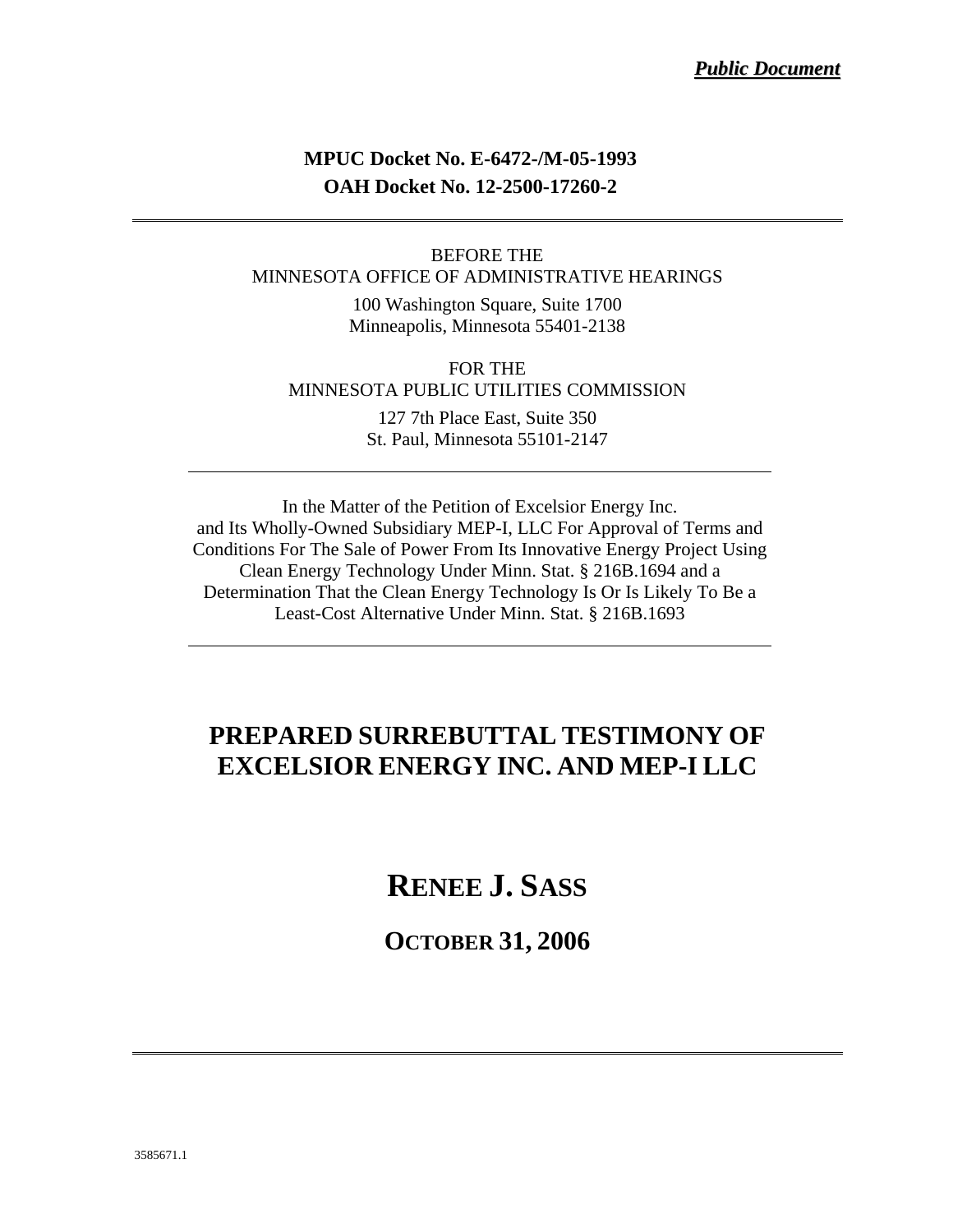| $\mathbf{1}$   |              | <b>EXCELSIOR ENERGY, INC.</b>                                                            |
|----------------|--------------|------------------------------------------------------------------------------------------|
| $\overline{2}$ |              | BEFORE THE MINNESOTA PUBLIC UTILITIES COMMISSION                                         |
| 3              |              | PREPARED SURREBUTTAL TESTIMONY AND EXHIBITS OF                                           |
| $\overline{4}$ |              | <b>RENEE J. SASS</b>                                                                     |
| 5              | Q            | Please state your name, current employment position and business address.                |
| 6              | $\mathbf{A}$ | Renee J. Sass. I am a Senior Vice President and Chief Financial Officer for              |
| 7              |              | Excelsior Energy Inc. My business address is Excelsior Energy Inc., Crescent Ridge       |
| 8              |              | Corporate Center, 11100 Wayzata Boulevard, Suite 305, Minnetonka, Minnesota 55305.       |
| 9              | Q            | On whose behalf are you testifying?                                                      |
| 10             | $\mathbf{A}$ | I am testifying on behalf of MEP-I LLC and Excelsior Energy Inc. (collectively           |
| 11             |              | "Excelsior"), the developers of the Mesaba Energy Project (the "Project").               |
| 12             | Q            | Have you previously provided testimony in this proceeding?                               |
| 13             | $\mathbf{A}$ | Yes. I submitted testimony on June 19, 2006, September 5, 2006, and October 10,          |
| 14             |              | 2006 on behalf of Excelsior.                                                             |
| 15             | Q            | What is the purpose of your surrebuttal testimony in this proceeding?                    |
| 16             | A            | My testimony responds to the suggestion of Department of Commerce witness                |
| 17             |              | Dr. Eilon Amit, Minnesota Power witness Margaret L. Hodnik, Chamber of Commerce          |
| 18             |              | witness William Blazar, and other parties testifying in this proceeding, relating to the |
| 19             |              | payments under the PPA.                                                                  |
| 20             | Q            | Have you read the testimony of Dr. Amit, Ms. Hodnik, Mr. Blazar, and others              |
| 21             |              | submitted in this docket that relates to the tariff calculation under the PPA?           |
| 22             | A            | Yes.                                                                                     |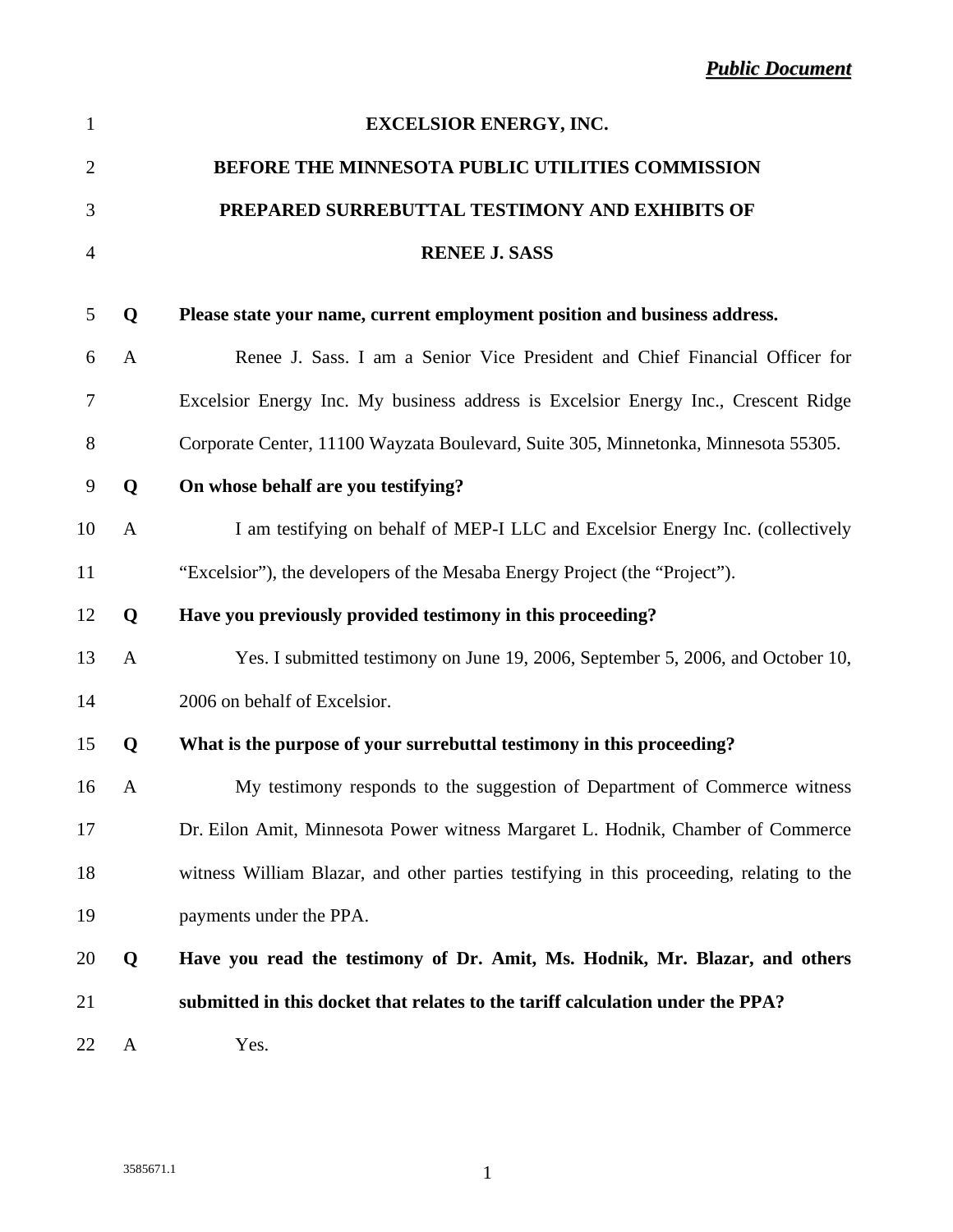| $\mathbf{1}$                                      | Q            | What do the parties conclude about the payments under the PPA?                                                                                                                                                                                                                                                                                                                                                                                                                                                                                                                                 |
|---------------------------------------------------|--------------|------------------------------------------------------------------------------------------------------------------------------------------------------------------------------------------------------------------------------------------------------------------------------------------------------------------------------------------------------------------------------------------------------------------------------------------------------------------------------------------------------------------------------------------------------------------------------------------------|
| 2                                                 | A            | In various ways these parties all assert that the Project could receive payments for                                                                                                                                                                                                                                                                                                                                                                                                                                                                                                           |
| 3                                                 |              | the life of the project that far outweigh the value received by NSP. At the extreme, some                                                                                                                                                                                                                                                                                                                                                                                                                                                                                                      |
| $\overline{4}$                                    |              | parties assert that NSP will be required to pay for the plant even if it does not perform at                                                                                                                                                                                                                                                                                                                                                                                                                                                                                                   |
| 5                                                 |              | all, or will be required to pay for coal plant capacity and natural gas to run the plant, for                                                                                                                                                                                                                                                                                                                                                                                                                                                                                                  |
| 6                                                 |              | the life of the plant. Others characterize the Mesaba Project as an overpriced natural gas                                                                                                                                                                                                                                                                                                                                                                                                                                                                                                     |
| 7                                                 |              | plant with no explicit guarantee that the unit will run on solid fuel. This misconception is                                                                                                                                                                                                                                                                                                                                                                                                                                                                                                   |
| 8                                                 |              | typified by the statement of Mr. Blazar, that                                                                                                                                                                                                                                                                                                                                                                                                                                                                                                                                                  |
| 9<br>10<br>11<br>12<br>13<br>14<br>15<br>16<br>17 |              | if the IGCC technology does not work, [NSP] ratepayers will be required<br>to purchase natural gas-based power for baseload, which is significantly<br>more volatile. Not only is it more volatile, but it will be paid for along<br>with paying for the cost of the IGCC facility, which would be comparable<br>to, if not higher then [sic.], the infrastructure costs of a coal plant. So<br>[NSP] ratepayers would be paying for the infrastructure of baseload<br>capacity and receiving energy with the fuel costs of peaking facilities.<br>Rebuttal Testimony of William Blazar, at 6. |
| 18                                                |              | Another example is the testimony of Ms. Hodnik, which states that NSP's customers and                                                                                                                                                                                                                                                                                                                                                                                                                                                                                                          |
| 19                                                |              | shareholders would be "forced to shoulder the responsibility for the capital required" by                                                                                                                                                                                                                                                                                                                                                                                                                                                                                                      |
| 20                                                |              | the Mesaba Project. Rebuttal Testimony of Margaret L. Hodnik, at 8.                                                                                                                                                                                                                                                                                                                                                                                                                                                                                                                            |
| 21                                                | Q            | Does any of the testimony to this effect refer to the tariff formula under the PPA, or                                                                                                                                                                                                                                                                                                                                                                                                                                                                                                         |
| 22                                                |              | provide any analysis or basis for these assertions?                                                                                                                                                                                                                                                                                                                                                                                                                                                                                                                                            |
| 23                                                | A            | No. No party making these suggestions references any provision in the PPA,                                                                                                                                                                                                                                                                                                                                                                                                                                                                                                                     |
| 24                                                |              | which governs all payments to the Project.                                                                                                                                                                                                                                                                                                                                                                                                                                                                                                                                                     |
| 25                                                | Q            | What is your reaction to these assertions?                                                                                                                                                                                                                                                                                                                                                                                                                                                                                                                                                     |
| 26                                                | $\mathbf{A}$ | They are incorrect. In fact, I will show that following the ramp-up period (a) there                                                                                                                                                                                                                                                                                                                                                                                                                                                                                                           |
| 27                                                |              | is a pro rata adjustment to the tariff whenever the plant is not available, such that the cost                                                                                                                                                                                                                                                                                                                                                                                                                                                                                                 |
| 28                                                |              | per megawatt hour (MWH) stays relatively constant whenever actual availability of the                                                                                                                                                                                                                                                                                                                                                                                                                                                                                                          |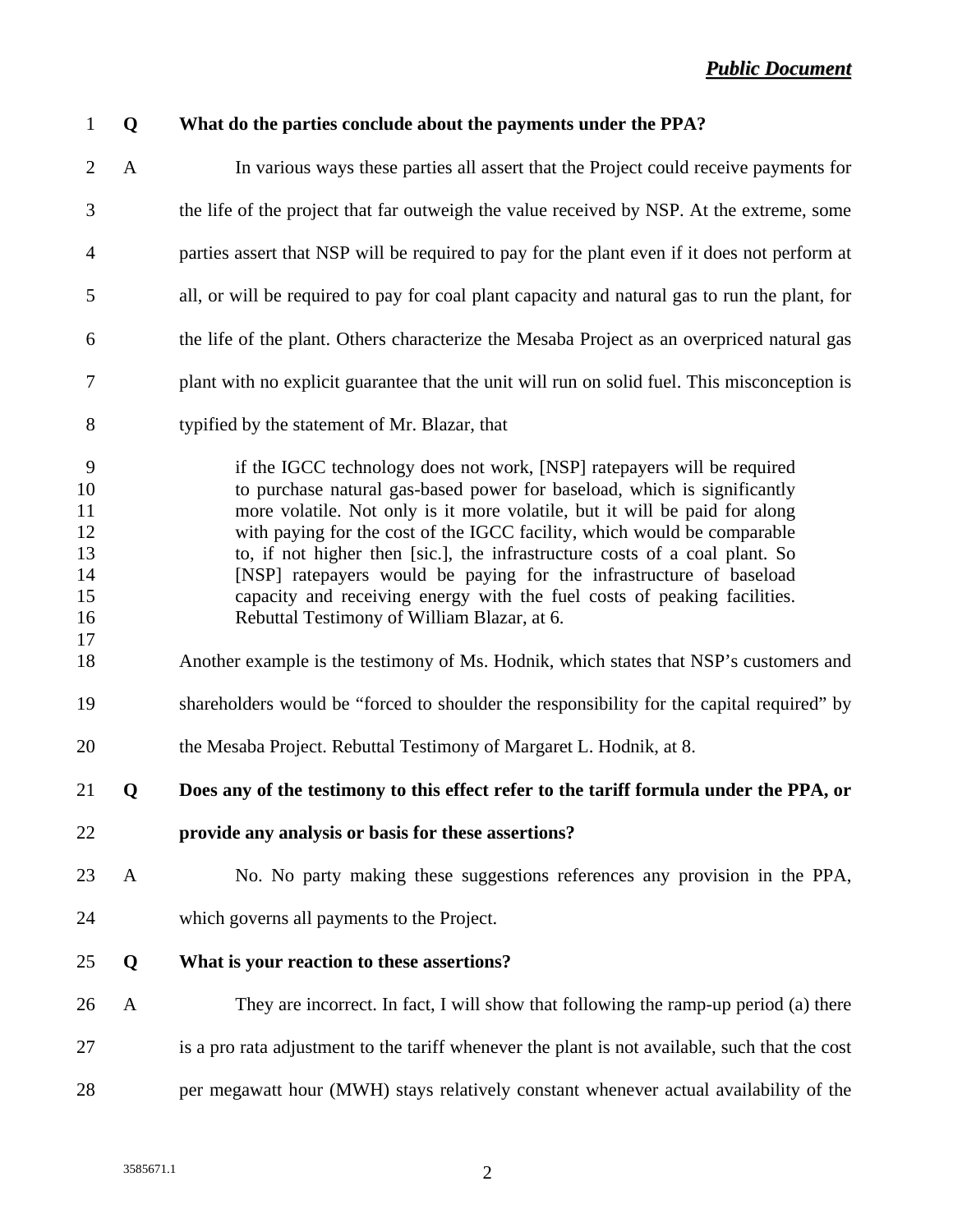1 plant is less than the levels specified in the PPA, meaning that ratepayers only pay for 2 available capacity that is provided, (b) for every hour the plant is only available on 3 natural gas, the capacity payment is reduced by 65% so that the tariff for those hours is 4 comparable to, if not less than, what the tariff would be for a combined-cycle natural gas 5 plant, (c) for every hour the plant is available on a blend of natural gas and syngas, the 6 capacity payment is adjusted to reflect the pro rata contributions of coal-derived syngas 7 and natural gas, and (d) there is an implicit guarantee to run on a substantial portion of 8 solid fuel in order to avoid termination of the PPA. The tariff formula as proposed and 9 then corrected by Mr. Osteraas in his October 10 submittal, along with the termination 10 provision of Article 11, ensure that Mesaba One will not run on 100% natural gas; and 11 whenever the unit does run on any portion of natural gas, and even entirely on natural 12 gas, the reduction in the Capacity Payment results in a fair value of the cost of energy to 13 ratepayers.

#### 14 **Q Is the tariff different than the tariff contained in NSP's "standard form" PPA?**

15 A Yes. NSP's standard form PPA was developed for a dispatchable natural gas 16 facility, so adjustments to the tariff calculation were required in order to capture the 17 operational benefits of the IGCC technology. Specifically, the tariff needs to reflect that 18 in addition to providing base load capacity when the full plant is available on solid fuel, 19 the Project offers a separate product in the form of built in back-up capacity for hours 20 when the gasification facilities are unavailable but the combined-cycle power island is 21 available. The tariff therefore provides for different capacity payments for those two 22 situations, reflecting the different value to ratepayers of coal-derived syngas and natural 23 gas-fired capacity. In addition, the plant can run on a blend of syngas and natural gas,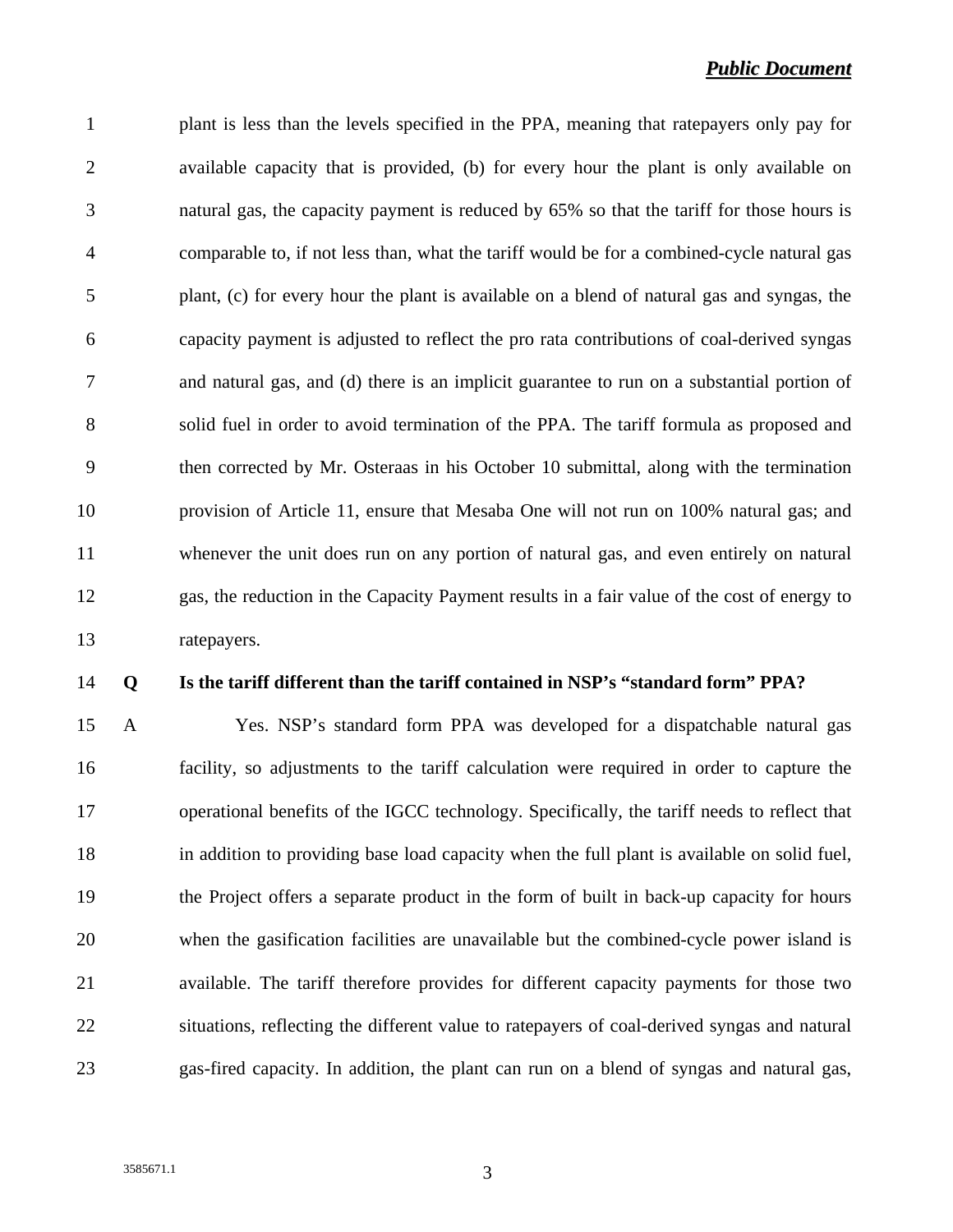1 which necessitates weighting of the tariff between a coal-based tariff and a natural gas-2 based tariff.

#### 3 **Q Where does the tariff appear in the PPA?**

- 4 A It appears at Section 8.1. The tariff described in this surrebuttal testimony is
- 

5 attached to my testimony as Exhibit \_\_ (RJS-6).

#### 6 **Q Please explain how the tariff calculation works.**

7 A The key element to determine the Capacity Payment is the Capacity Availability 8 Factor (CAF), which is then multiplied by the Reference Capacity and the monthly 9 Capacity Payment to determine the total monthly payments to Mesaba for capacity. If the 10 plant is operating at the expected rate on an annual basis(with an average of 5% planned 11 outages and 4% unplanned outage after the ramp up period), then the CAF will calculate 12 out to equal one (1) and the full Capacity Payment will be paid to Mesaba for that year.

13 The formula calls for a reduced level of credit toward the CAF factor for hours 14 where the plant is run on natural gas. This is accomplished through the Natural Gas 15 Factor (NGF) which reduces the payments during periods where the plant is fueled in 16 whole or in part by natural gas. In Excelsior's original filing last December, the tariff did 17 not distinguish between hours where the plant was running solely on syngas versus a 18 syngas/natural gas blend. Mr. Osteraas therefore proposed on behalf of Excelsior in his 19 rebuttal testimony on October 10 an adjustment to the tariff calculation intended to 20 provide for a reduction in the capacity payment in proportion to any use of natural gas at 21 the plant. *See* Rebuttal Testimony of Thomas L. Osteraas, at Exhibit TLO-9. The CAF 22 calculation proposed in Mr. Osteraas's rebuttal testimony was:

23 **CAF** =  $[AE*SFP + SME + AE* (1-SFP)*NGF] / (PE X RUF)$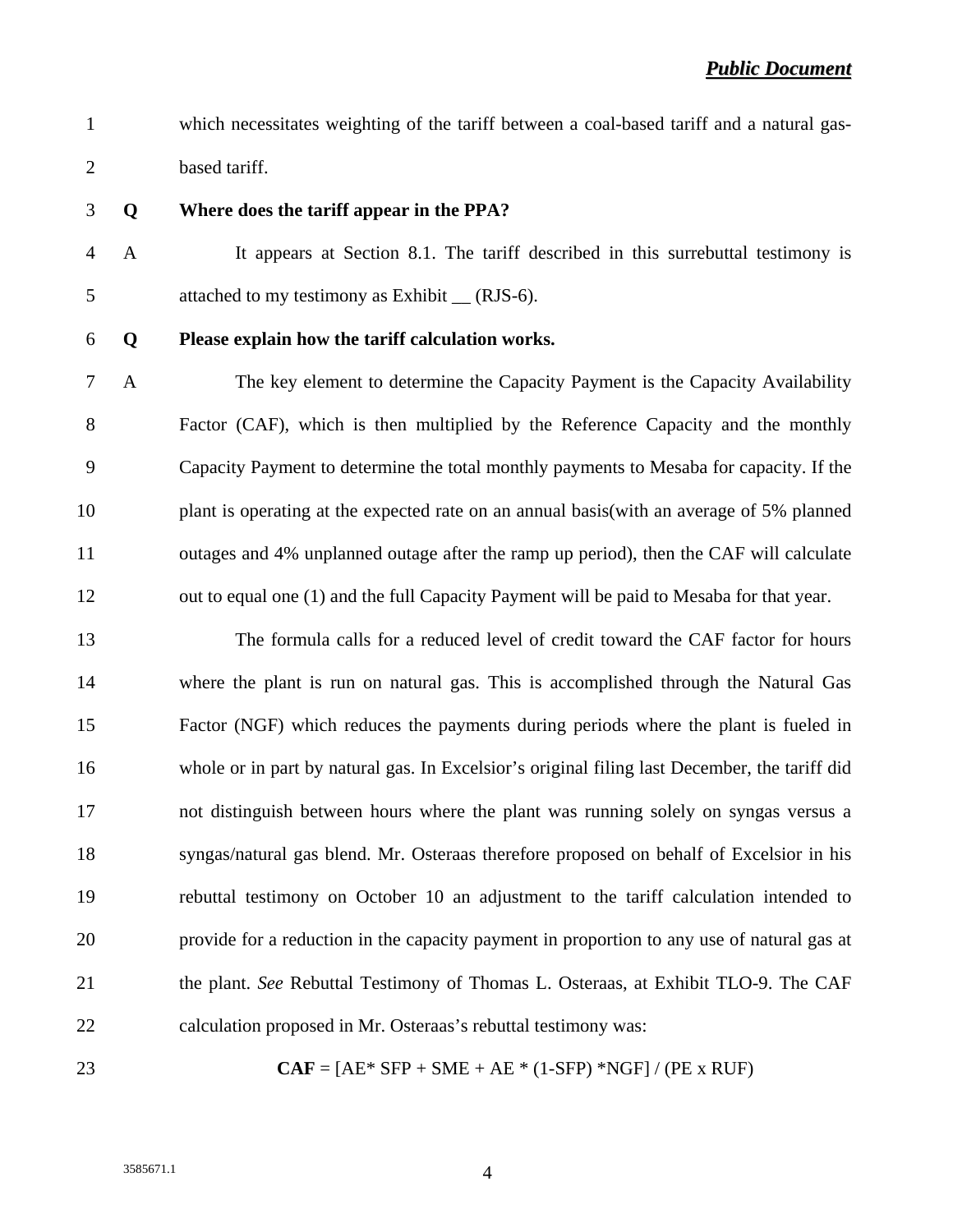1 In preparing this surrebuttal testimony, I noted one correction required to the tariff 2 formula. In order for the formula to achieve the intended result described in this 3 testimony, the formula should in fact be presented as:

4 **CAF** =  $[AE^* SFP + SME + AE^* (1-SFP) * (1-NGF)] / (PE \times RUF)$ 5 The NGF causes a reduction in the capacity payment that phases in during the ramp up 6 period so that by year 4 of the project, the reduction in capacity payment for natural gas 7 utilization is 65%. This reduced tariff payment for all natural gas hours recognizes that 8 Mesaba should only be paid for the value of the capacity that is being delivered. When 9 solid fuel capacity is being provided, the full capacity payment can be achieved; when 10 natural gas capacity is being delivered, Mesaba is only paid for the value of a natural gas 11 unit; this 65% reduction, or to look at it the other way, payment at a 35% level, 12 compensates Mesaba for the value it is providing as a natural gas-fired combined cycle 13 unit, which would have lower capital costs to build and when operated on natural gas vs. 14 syngas, would provide approximately 5% fewer MW of capacity. The dramatic reduction 15 in payment also provides the Project with ample incentive to maximize the number of 16 hours the plant is running on syngas, as opposed to natural gas.

## 17 **Q Can you explain how the capacity payment would be determined under various**  18 **operating scenarios?**

19 If there is no capacity available in a given hour, the payment for that period would 20 be zero, because the Available Energy would be zero. If the plant is running in a given 21 period on 100% solid fuel, then the Solid Fuel Percentage (SFP), which is the percentage 22 equal to the total MMBtu of syngas delivered to the Power Island during the period 23 divided by the total MMBtu of all fuel delivered to the Power Island during the period, 24 would be 100% and Mesaba would be compensated at the full value for that period. If the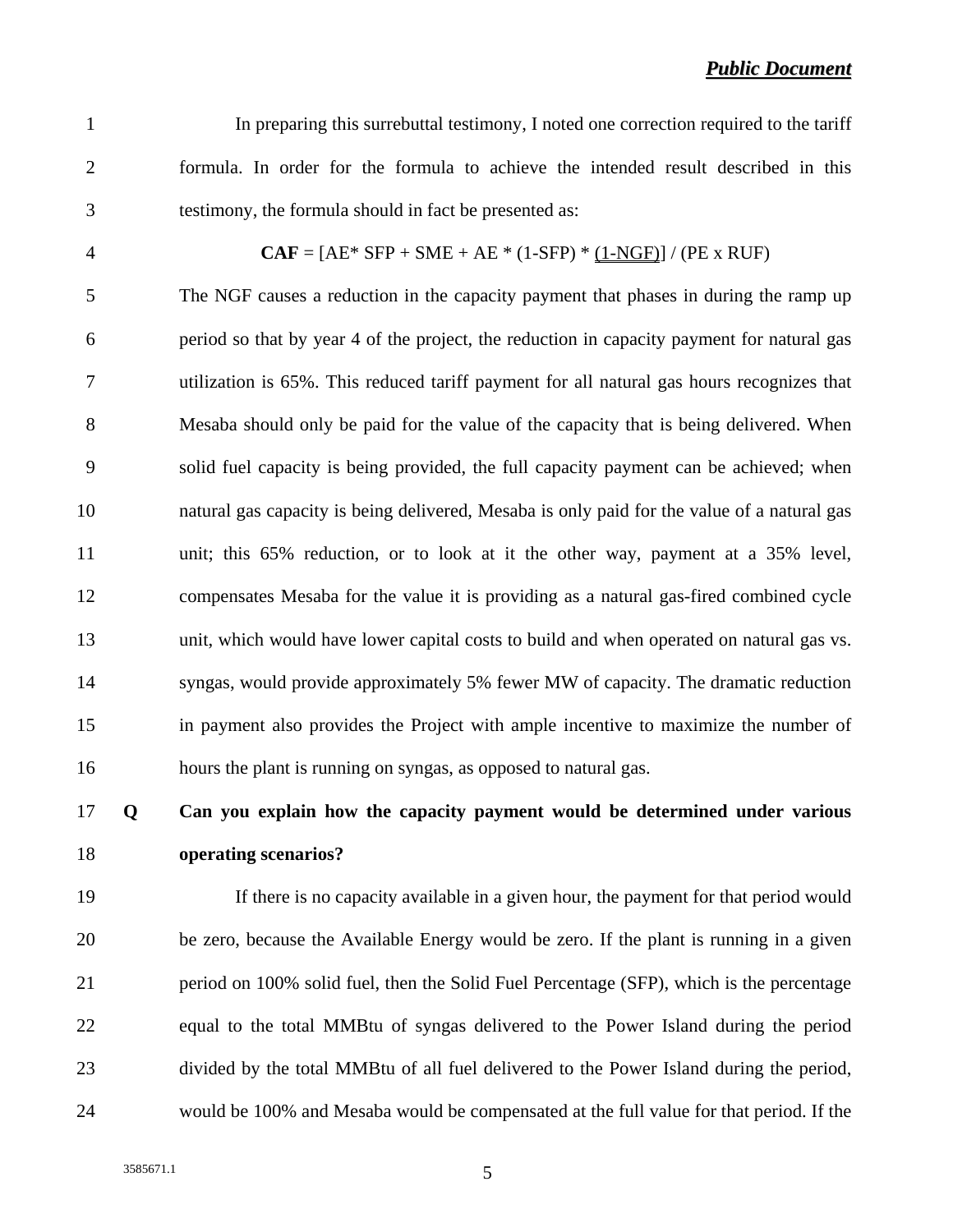1 plant is running during a given period on 100% natural gas, then NSP is not getting the 2 value of a solid fuel fired plant, but in fact, is utilizing the benefit of the self contained 3 "backup" capability of the plant. For this capacity, the SFP would be zero percent (0%) 4 and NGF would, after the ramp up period and through the remaining life of the PPA, 5 reduce the capacity payment for that period to 35% of the capacity payment for the plant 6 when it is available on syngas. In earlier years, there is a smaller level of reduction. 7 Finally, in those hours where the plant is running on a blend of syngas and natural gas, 8 the SFP would be less than 100%, and the NGF would come into play to provide a 9 proportional reduction in the capacity payment.

#### 10 **Q Can you provide an example of this last case?**

11 A Let us assume that for a given month of 720 hours after the ramp up period, the 12 Mesaba plant delivered 603 MW at a 91% availability with a 5% planned outage and a 13 4% unplanned outage; however during this month, the mix of BTU's delivered to the 14 Power Island was a combination of 50% coal-derived syngas and 50% natural gas. In 15 order to calculate the CAF, we would end up with the following calculations.

16 **AE =** (603 MW \* 720 hours \* 91% availability) = 395,086 MWh

17 **SME =** (603 MW \* 720 hours \* 5%) = 21,708 MWh

18 **PE** = 
$$
(603 \text{ MW} \times 720 \text{ hours}) = 434,160 \text{ MWh}
$$

19 and

| 20 | $RUF = .96$                                                                               |
|----|-------------------------------------------------------------------------------------------|
| 21 | $CAF = (AE* SFP + SME + AE * (1-SFP) * (1-NGF)) / (PE x RUF) =$                           |
| 22 | $395,086 * .5 + 21,708 + 395,086 * (1-.5) * (1-.65) / (434,160 \times .96) = 69.2\%$      |
| 23 | Under this example, for this given month the plant would achieve expected level of 91%    |
| 24 | availability, but would be meeting this availability level through the significant use of |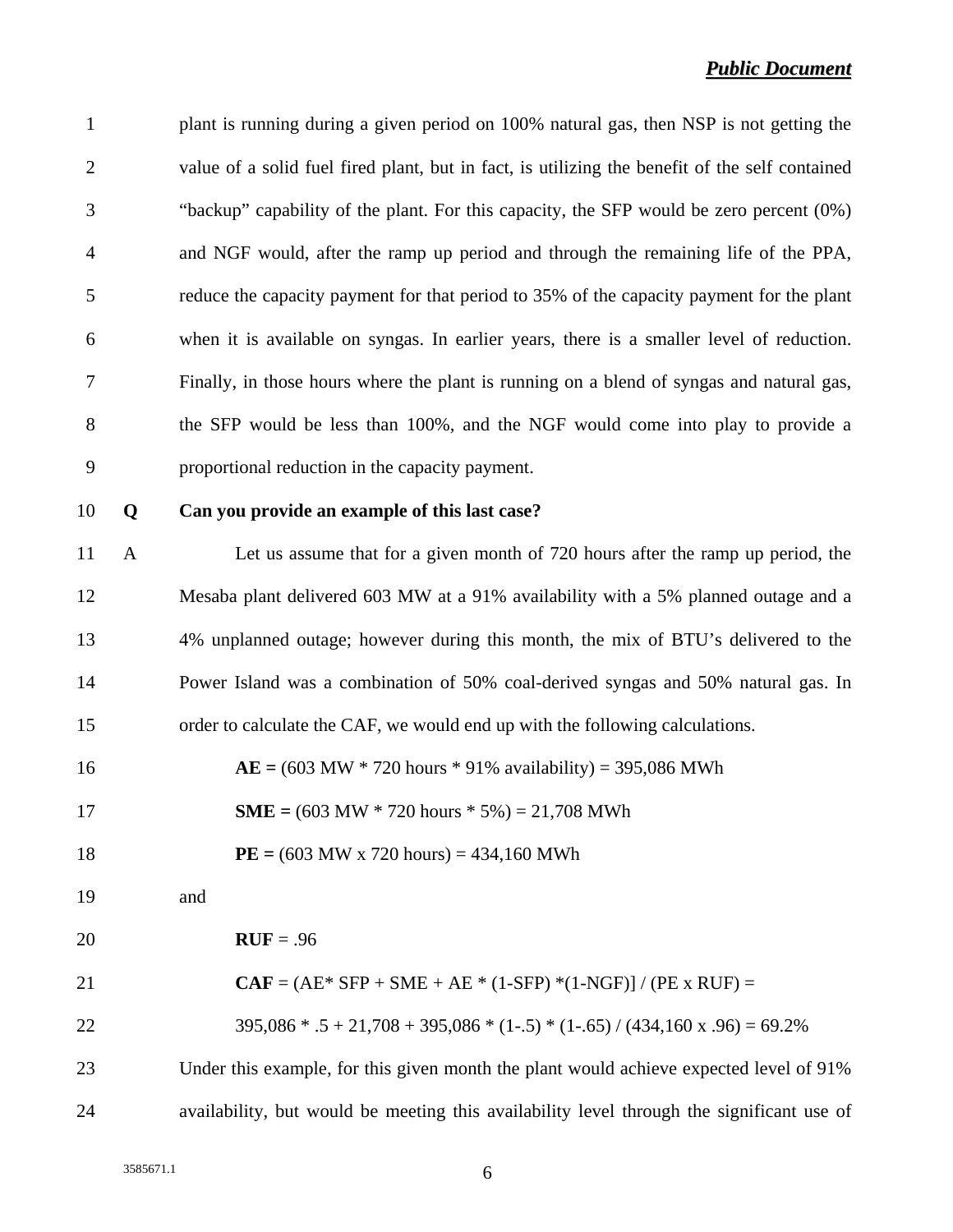1 natural gas (which would be the case if the plant ran the entire month on a 50/50 2 syngas/natural gas blend, or if the plant ran on 100% coal-derived syngas during 50% of 3 the available hours and 100% natural gas for the remaining 50% of the available hours, or 4 other combinations that resulted in the same level of natural gas consumption).

5 The end result demonstrates that this tariff aligns the interests of all parties. First 6 of all, Mesaba would only receive 69.2% of the expected capacity payment during this 7 month, significantly impacting cash flow and profitability. Secondly, the NSP customer 8 would be paying an appropriate payment for the value received, compensating Mesaba 9 for that portion of capacity that was providing electricity fueled by solid-fuel derived 10 syngas and to a much lesser extent, that portion of the capacity that was providing 11 electricity fueled by natural gas.

12 **Q But what if the plant is unable to run at all on coal-derived syngas once the ramp-up** 

13 **period ends?** 

14 A Under clause 11.1.B (2) of the PPA, NSP can terminate the PPA based on:

- $15$  Seller's failure, after the forty-eighth  $(48<sup>th</sup>)$  full month following the 16 Commercial Operation Date, to maintain a CAF, pursuant to Section 8.1, 17 greater than seventy percent (70%) on a twelve month rolling average 18 **basis...**
- 20 **Q In order to achieve at least a 70% CAP, how much of the time must the plant**
- 

19

#### 21 **operate on coal-derived syngas?**

22 A As the 50-50 syngas-natural gas example above illustrates, if the plant operates on 23 50% syngas and 50% natural gas during a given period, the CAF is 69.2%, so in order to 24 maintain a CAF of at least 70%, the plant must operate, at a minimum, on coal-derived 25 syngas a majority of the time. When combined with the fact, as described above, that the 26 capacity payment is also appropriately reduced based on the amount of natural gas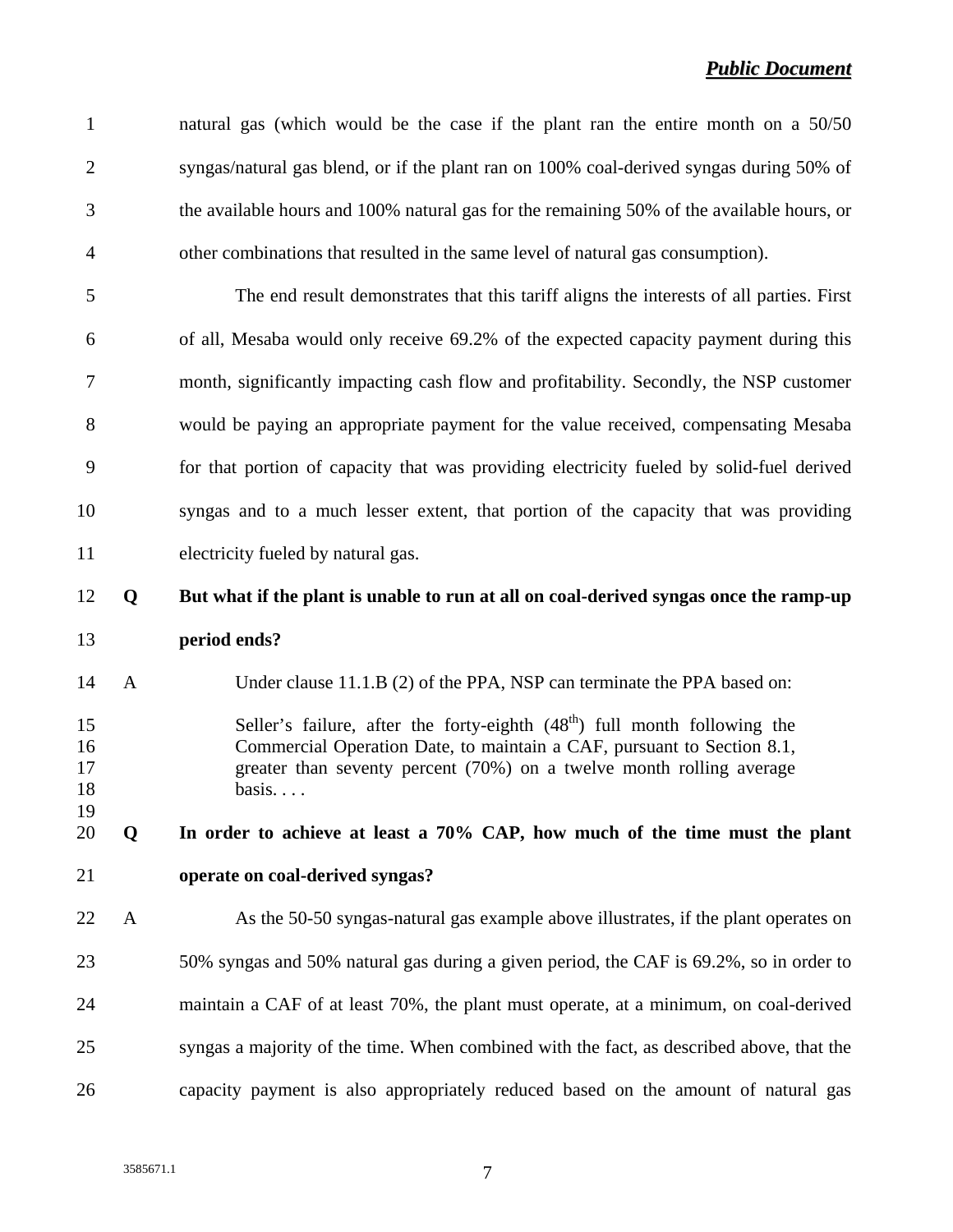1 consumed, the tariff structure appropriately penalizes the Project for operating on natural 2 gas while providing a floor on the total amount of time that the plant must operate using 3 solid fuel.

#### 4 **Q Would you expect the plant to be operated in this 50-50 fuel blend manner?**

5 AOf course not. I have used this operational scenario to demonstrate a key point for 6 NSP and ratepayers—that the plant must operate above 50% availability on solid fuel  $7 \text{ after the } 4^{\text{th}}$  year of the contract in order to avoid termination. So in addition to the severe 8 economic penalty that Mesaba experiences when natural gas is used at the plant, the 9 ultimate incentive is the goal of keeping the contract from being terminated. In order to 10 achieve this, the plant must operate on solid fuel at least 50% of the time. Given that the 11 facility would still be providing cost-effective combined-cycle capacity in this downside 12 scenario, it is arguable that the termination provision gives NSP the right to decide 13 whether to terminate the PPA or continue to purchase cost-effective natural gas capacity 14 under the PPA.

#### 15 **Q Does this conclude your prepared surrebuttal testimony?**

16 A Yes.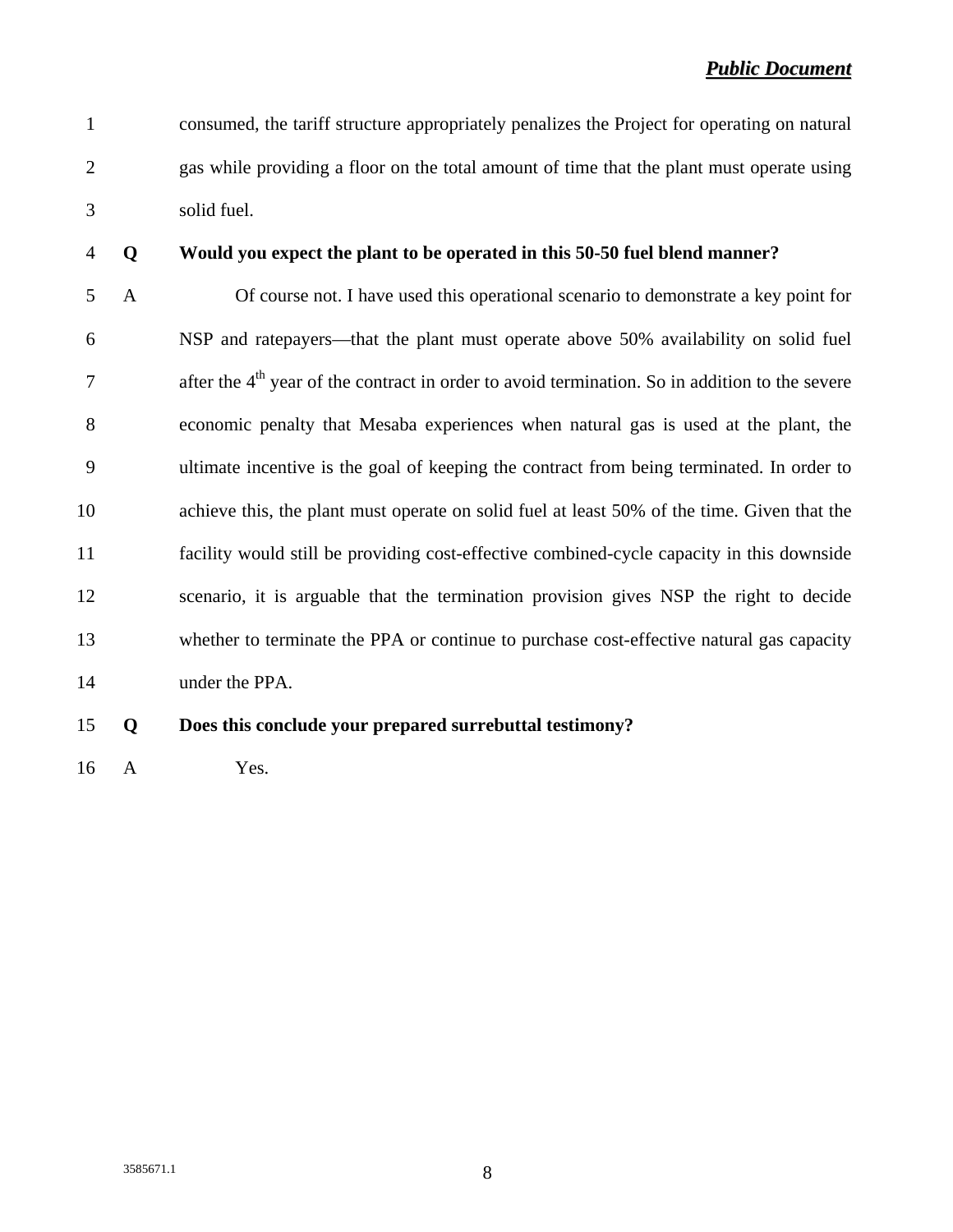# **Exhibit \_\_\_ (RJS-6)**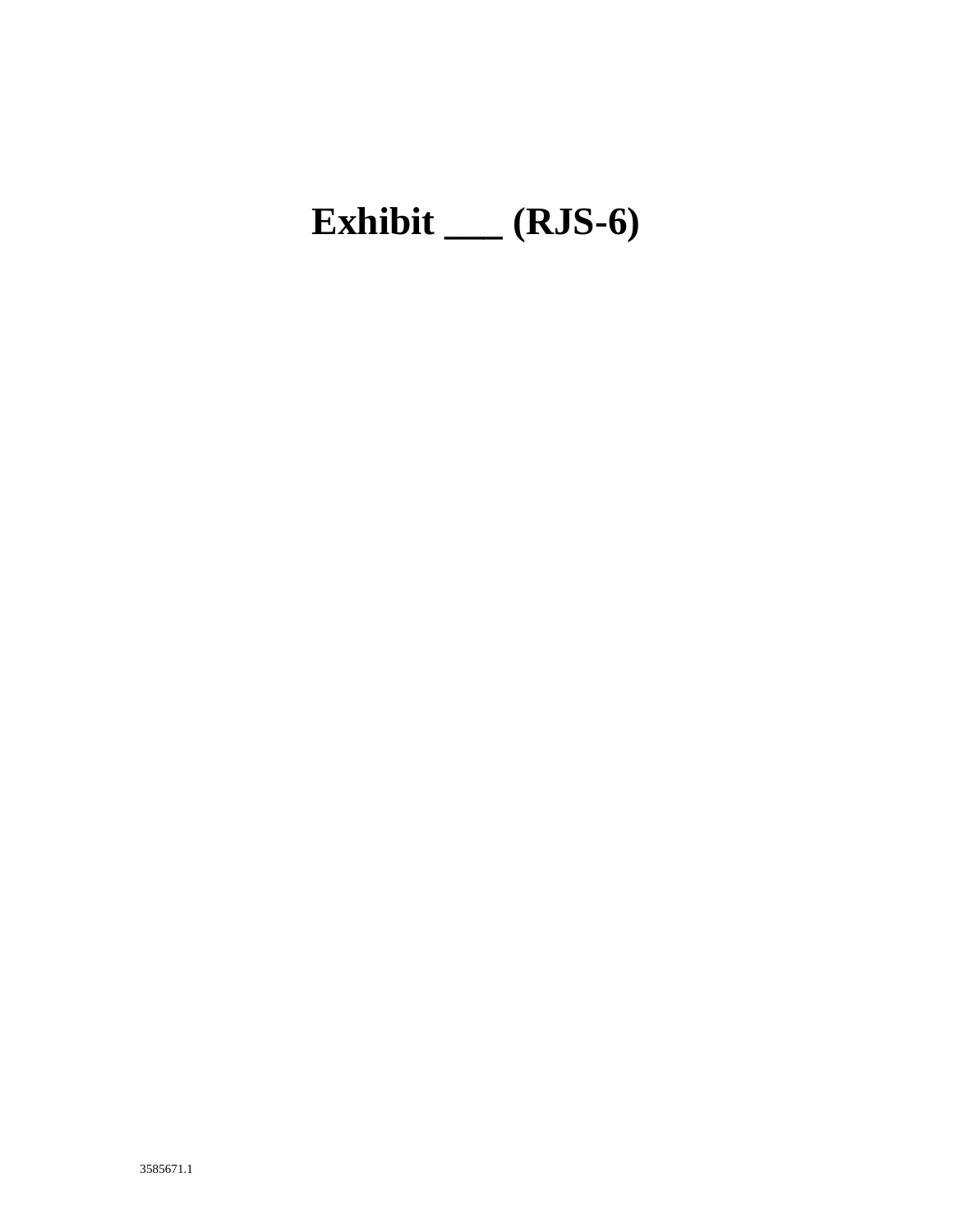Indicates changes made in Surrebuttal Testimony of Renee J. Sass Indicates changes made to Rebuttal Testimony of Thomas L. Osterass Indicates deletion of from original Article 8.1

#### **Article 8 - Payment Calculations**

8.1 Payment for Contract Capacity. Commencing on the Commercial Operation Date and throughout the Term of this Agreement, NSP shall pay Seller a monthly Capacity Payment for Contract Capacity based on the following formula:

Monthly Capacity Payment  $= RC \times CP \times the lesser of CAF or 1.1$ , where:

- **RC** = Reference Capacity = as certified in the Final EPC Certification.
- **CP** = Capacity Price, stated in \$/kW-month, as calculated and set forth on Schedule I to this Agreement.

**CAF** = Capacity Availability Factor, calculated for the billing month  $[(AE + SME - (AENG)(NGF)] / (PE \times RUF), where:$  $[(AE*SFP + SME + AE* (1-SFP)* (1-NGF))]/(PE \times RUF), where:$ 

**AE** = Available Energy, stated in megawatt hours (MWh), is the amount of energy associated with the Contract Capacity that is available from the Facility for scheduling and receipt by NSP, regardless of whether NSP schedules Contract Energy for receipt at that level, in the monthly billing period, taking into account all planned and unplanned deratings/outages of the Facility and regardless of the fuel source being used at the Facility. The Contract Capacity which is unavailable for scheduling and receipt by NSP will be considered to be available for the purposes of determining Available Energy when, and only when: (i) the Contract Capacity is unavailable due to testing as described in Section 4.8(B); or (ii) the Contract Capacity is equal to or greater than 95% of Net Capability for such billing month; or (iii) the Contract Capacity and associated energy cannot be delivered by Seller or received by NSP due to an Excused Outage. Available Energy shall be calculated as the sum, for all hours in the billing period, of the amount of energy associated with the Contract Capacity available (as defined in this paragraph) during each individual hour. Notwithstanding the definition above, Contract Capacity may not exceed Net Capability in any monthly billing period;